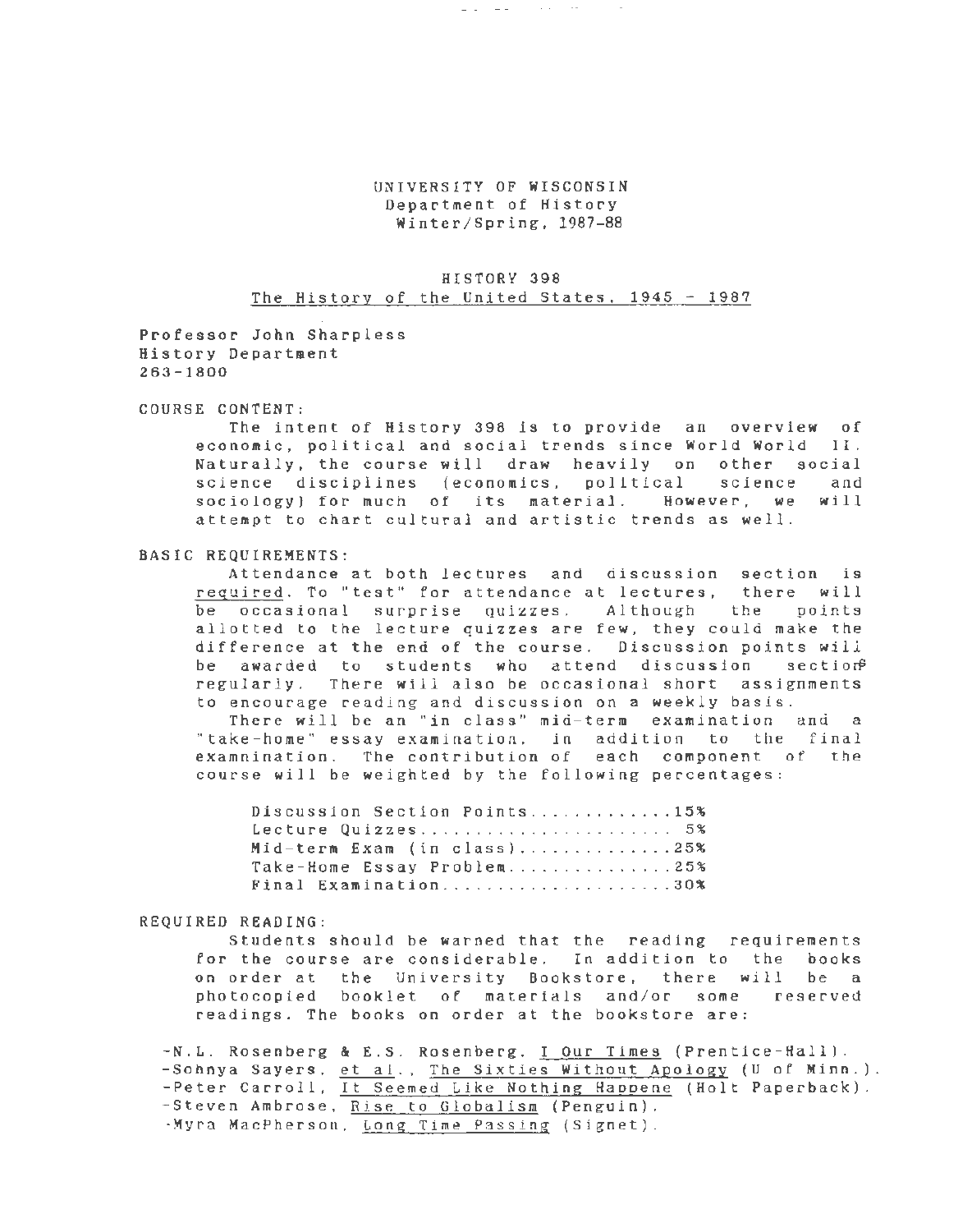\*Sara Evans, Personal Politics (Vintage).

\*R. N. Bellah, et al., Habits of the Heart (Harper Paperback). \*Paul Conkin, Big Daddy From the Pedernales (Twayne).  $(* = purchase optional)$ 

 $-$ 

I realize that for some students a book list of this size may pose a financial burden . I have requested, therefore, that these books be placed on three (3) hour Reserve at both H.C. White Library and the Historical Society Library.

#### EXAMINATIONS AND GRADES:

In order to avoid any confusion over the direction and content of the course, we will be distributing the questions for midterms and the final (in class) on January 28. It<br>should be stressed that these are not simply study should be stressed that these are not questions. They are the examination questions just as they will appear on the examination.

The total number of points possible for all assignments, tests and quizzes is 500. The number of points necessary to attain each grade level are as follows:

| Grade | Points Total |
|-------|--------------|
| Α     | $460 - 500$  |
| A/B   | $410 - 459$  |
| в     | $360 - 409$  |
| B/C   | $310 - 359$  |
| C     | $250 - 309$  |
| D     | $220 - 249$  |
| F     | $0 - 219$    |

We reserve the right to give the grade of "F" to any student who fails to meet the basic requirements of the course, regardless of their point total. In other words, you are expected to attend all lectures and all sessions of your assigned discussion section. You are expected to complete all assignments on time. You are expected to take the examinations at the prescribed time and the designated place. If you fail to meet these basic expectations, you will receive an "F" for the course even though you may have accumulated more than 220 points by the end of the term.

While exceptions to these basic requirments may (very occasionally) be granted, the student is obligated to request that such an exception be granted three days prior to the due date· (for assignments) or one week prior to the examination period (for tests). There will be no "Incompietes" or extentions beyond the end of the term. Please, no exceptions on this score.

### PLAGIARISM:

Unfortunately, it appears necessary to comment on plagiarism and cheating. Obviously, it is expected that examinations and assignments will reflect your own orginal efforts. We do not discourage studying together, however,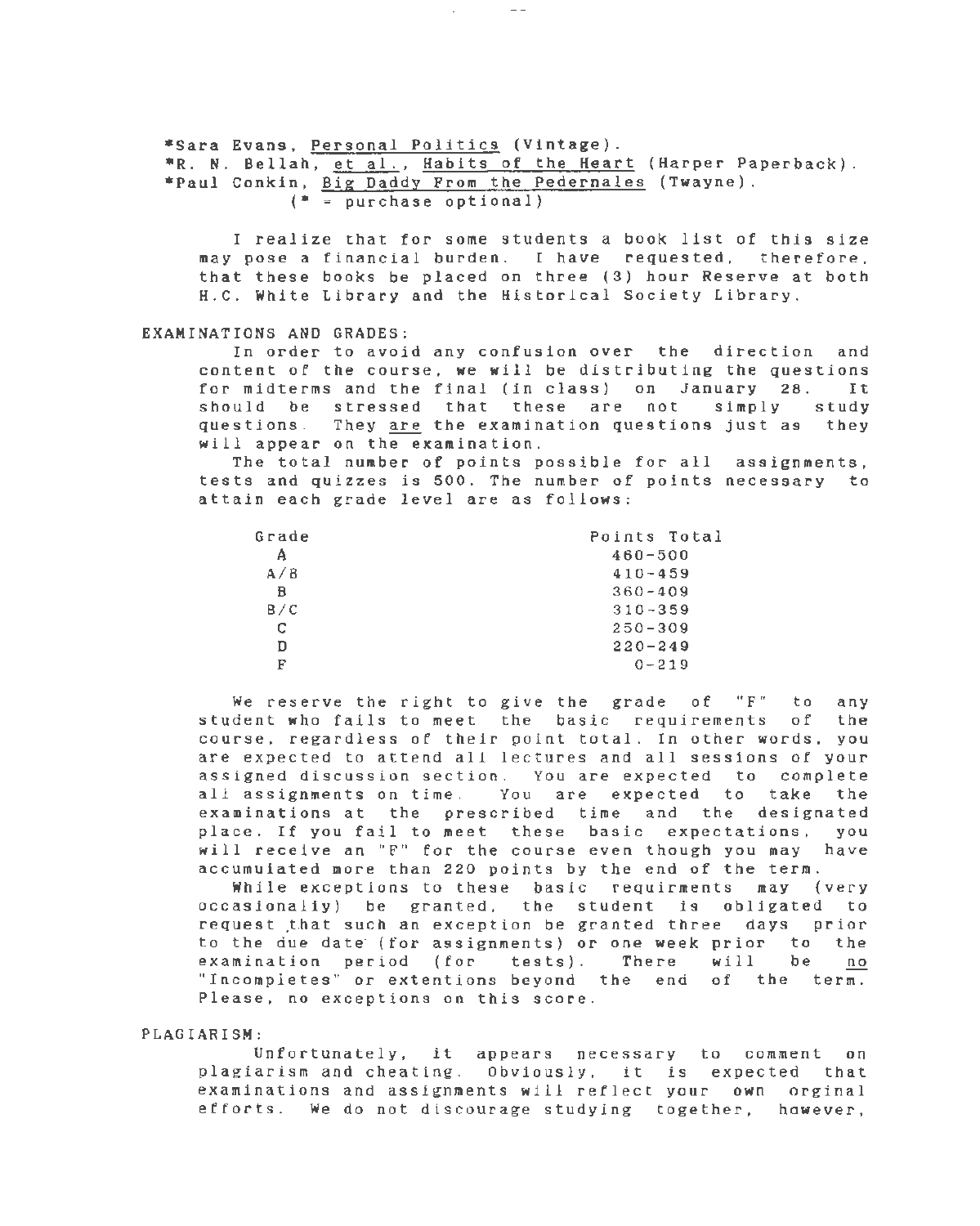in the final analysis your essays, assignments and answers to the questions on the examinations must represent your ideas and be written in your own words.

 $\sim$  100 km s  $^{-1}$  .

 $\sim$  100  $-$  100  $-$ 

 $\mathcal{L}(\Delta\mathcal{L})$  , which is a set of the set of  $\mathcal{L}(\Delta\mathcal{L})$  , and  $\mathcal{L}(\Delta\mathcal{L})$ 

 $\sim 10^{-1}$ 

If it is shown that your work in the course does not represent your own efforts, the consequences can be serious. Cheating could cost you your college career or, at the very !eat, *it* could mean an "F" in this course. But equally important, even if you are not caught I believe that cheating is a sign of a serious lack of respect for the people teaching the class, your fellow students and yourself. Enough said. If you make a sincere effort to meet the demands of the course, we will make a sincere effort to help you pass the course. Cheating is quite unnecessary.

OTHER MATTERS OF CONCERN:

### Office Hours

The Teaching Assistants will post their office hours on their office door. Professor Sharpless will hold office hours by appointment on Wednesday, 10:00-12:00. His office is 4110 Humanities.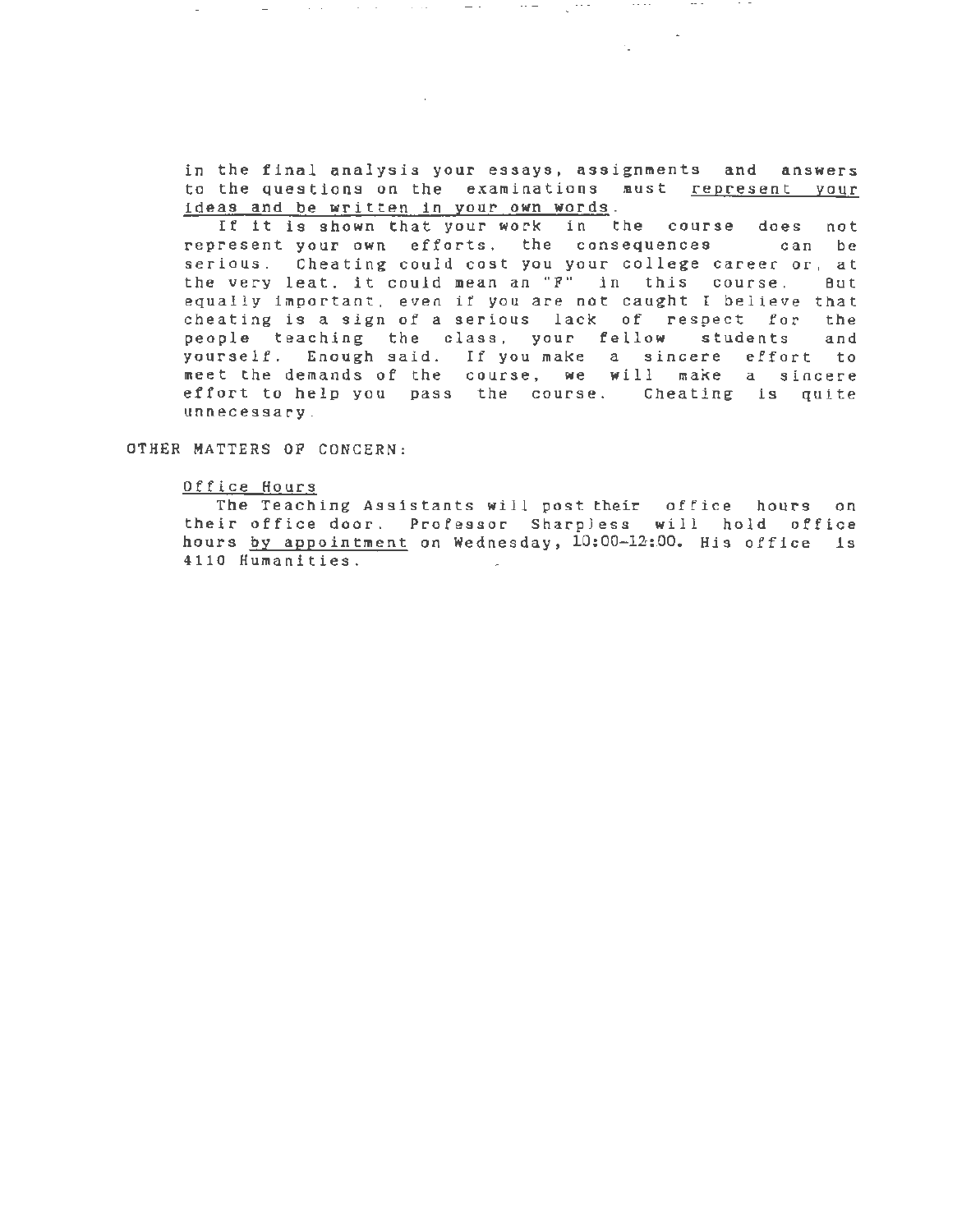$QPR$   $C$   $C$ /£ ~.flo *.:s-* $\mathcal{P}_{\mathcal{F}}$ 

## UNIVERSITY OF WISCONSIN **Department of History**

. -- . . . - --·· ·

History 398 American History , 1945-Present John Sharpless

## ABOUT THE MID-TERM AND FINAL EXAMINATIONS

To avoid misunderstanding over the goals and direction of the course I have made it a practice to distribute the questions for both the mid-terms and final examinations in advance. In each case, the questions which will appear on the examination will be taken from the list of questions provided below.

- I. The questions on the first mid-term examination will be taken from the following:
	- A. "When the American foreign policy elite adopted the ' philosophy of containment, ' they accepted the notion that the Cold War would go on forever and forever..." As strange as this quotation may appear, it does convey a sense of the foreign policy "philosophy" of the post-war era. How did it come to pass that the Cold War seemed so much a permanent state of affairs? How did this presumption shape our foreign policy in the years before 1963? How did each President in this era seek to reinforce the "pattern of policy" already in place?
	- B. At first glance , Harry S. Truman, Dwight D. Eisenhower, and John F. Kennedy would seen to be three very different people. Although both Eisenhower and Kennedy presented themselves as repudiating the preceding administration, promising a new and different approach to national problems, in reality all three men pursued essentially similar programs once in office. At most, style, not substance, set these men apart from each other.

Assess the validity of this statement, focusing only on foreign policy and events between 1945 and 1963. (Refer directly to the books by the Rosenbergs and Ambrose.) You may accept, reject or modify the proposition as you see fit.

C. The period from 1946 to 1963 is often seen as a time of prosperity and domestic security. This image is not without some factual basis. Indeed, many Americans found it possible to attain a level of wealth and security that would have been beyond their parents' imagination even twenty years earlier. Home ownership, the purchase of a car and a college education were all within reach. The "middle class life style" became synomous with the American "way of life." Behind this prosperity, however, was the hidden hand of ongoing government intervention. While people had the impression of "doing it themselves," they were actually assisted through a wide range of direct and indirect subsidies.

Focusing on education, housing and transportation policy, evidence the ways in which the federal government assisted the rise of the white urban middle class in the post-war era.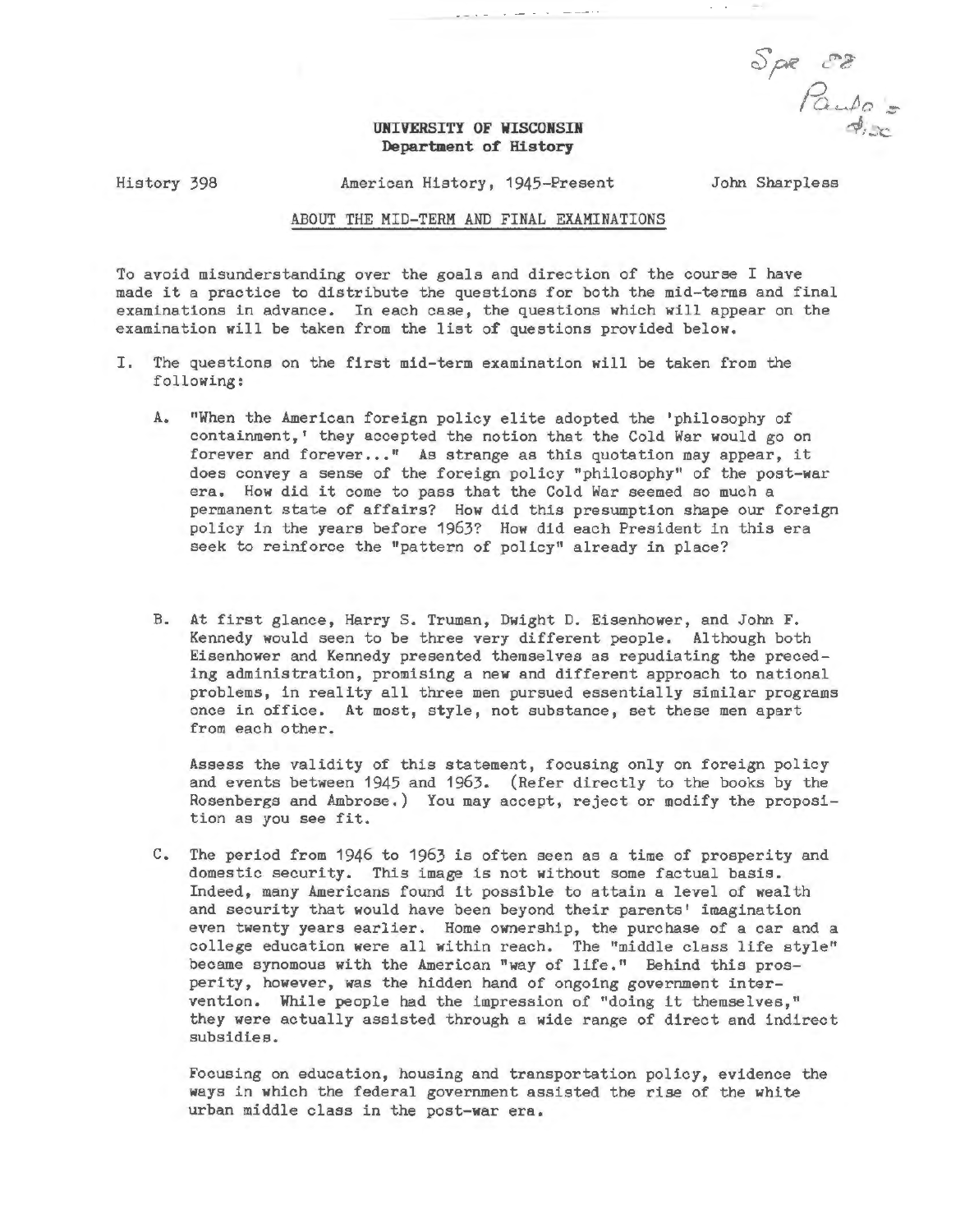·· ····- --· ·-·-- - - - ·· ... .

D. Anxiety over the "communist threat" deepened in the early years of the 1950s as Americans sought to provide an explanation for troubles at home and abroad. Perhaps there were real reasons to suppose a communist conspiracy might have existed. Yet, as we look back from today's perspective, it is often difficult to imagine what all the fuss was about. It is one thing to be concerned about spies but to view all dissent as unpatriotic seems a bit paranoid. Could it really be true that all deviance away from the "mainstream" (artistic, literary or political) was communist inspired? After all, we have long cherished individual freedom of expression. It now seems ironic that some Americans went so far as to demand not only the suppression of basic civil liberties but also enforced conformity and mindless obedience to the State in order to protect the "American Way of Life." [Isn't that what we feared most about communism?] How can we explain this extreme reaction to communism in this era?

Trace the growing concern over "communist infiltration" in America during the period between 1946 and 1956. What events led many Americans to believe that the forces of communism were at work in America? What was done to deal with this "threat"? Who were the leaders in the movement to identify and eliminate subversives? What groups supported their campaigns? Who opposed their efforts? And, finally, what were the "long run" implications of the anticommunism movement in the 1950s?

- E. In fashioning foreign policy between 1945 and 1975, American policymakers were determined not to repeat past mistakes, but to learn from history. As a result, each policy proposed during this era was a direct response to the shortcomings (perceived and real) of its predecessor. How did previous experiences influence, for better or for worse, the policies adopted between 1945 and 1975? Were these policymakers good historians, or did they derive the wrong lessons when better alternatives, also based on experience, were readily available? (Refer directly to the books by Rosenbergs and Ambrose.)
- II. Each student will write a short essay. The essays should not exceed nine (9) typed pages. The problem will be researched and the essay will be written outside of class. However, these are not to be considered cooperative ventures. Indeed, any evidence that our essay was not totally the result of independent effort will result in a failing grade.

THE MID-TERM ESSAYS ARE DUE IN CLASS (LECTURE HOUR) ON APRIL 12TH. NO EXTENSIONS WILL BE ALLOWED. LATE PAPERS WILL NOT BE ACCEPTED.

The 1960s were a time of protest and conflict. The growing divisions in American society broke along four primary dimensions: race, class, gender and generation. Utilize these basic concepts to examine the origins and development of the Civil Rights Movement, the Women's Movement and the Anti-war Movement. Compare the issues each movement addressed, the tactics they employed, their influence on one another and their visions for America's future. In writing your essay, refer directly to the readings.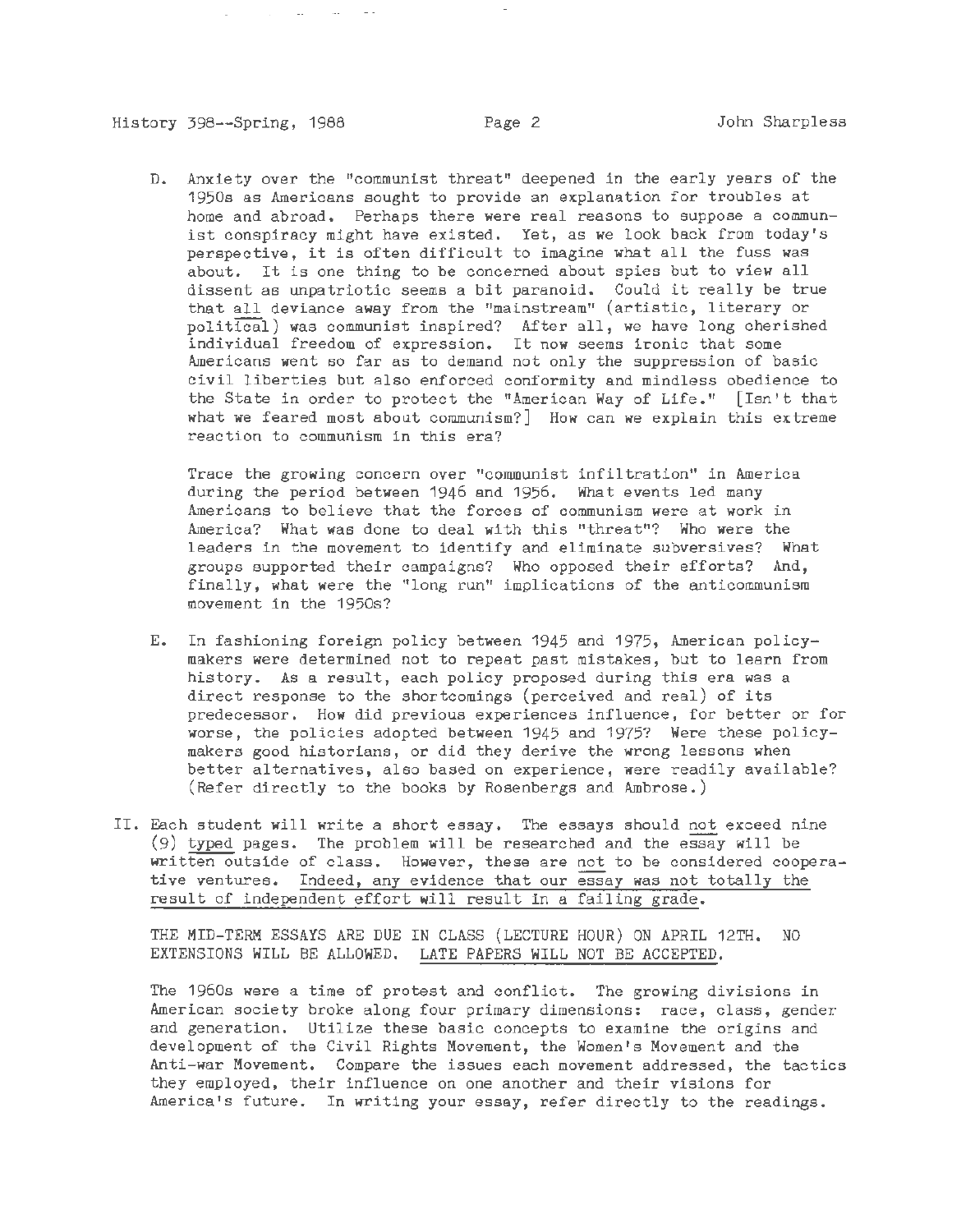- III. The questions on the final exam will be taken from the following:
	- A. The economic policies of Kennedy, Johnson and Reagan might be described as "the political economy of growth". Attempt to explain what this phrase could mean: What were the assumptions behind their policies? Have the assumptions of economic policy changed in the post-World War II era?
	- B. Identify and describe the basic values which Americans bring to foreign policy, and how those values shape and influence America's relationship with areas such as Eastern Europe, Southeast Asia, and the Middle East. Draw examples from each of the time periods listed below:
		- 1. 1945-1953 (Compare Truman and Eisenhower)
		- 2. 1964-1973 (Compare Johnson and Nixon)
		- 3. 1977-1985 (Compare Carter and Reagan)
	- C. There is little doubt the role of the media in American politics has increased greatly since the forties. The question is, how does the media affect the political process. Compare the presidential elections of 1960 and 1968 with the election of 1984, focusing on the relationship between the candidate, the media and the voter.
	- D. Over the last fifty years there has been a radical shift in people's attitude about mortality and ethical behavior. The sources for these changes are many. At one level, changes in economics, science and technology have placed different demands on people as they confront the problems of daily life. At another level, social philosophers, religious leaders and intellectuals have been rethinking age-old philosophical problems of "good and evil." The force of their ideas has been keenly felt as well. Write a short essay reviewing the major trends in moral and ethical behavior. Attempt to isolate the reasons why the changes have occurred.
	- E. In the late 1960s and middle 1970s, political scientists, journalists, historians and, at least, one President of the United States complained of a "crisis of confidence" and loss of public faith in American institutions. First, explain what they meant by this phrase. Identify the key elements of the argument. Second, identify any trends in the 1960s and 1970s which would have contributed to this "crisis of confidence."
	- F. Both John F. Kennedy and Richard Nixon have been described as the prototype of today's media politician. In what ways did they anticipate the television politics of the 1980s? Make specific comparisons to President Reagan's style and presentation. In what specific ways has the media transformed American politics from the 1960s to the present? Assess whether television politics has made it harder to maintain accountability of public officials.